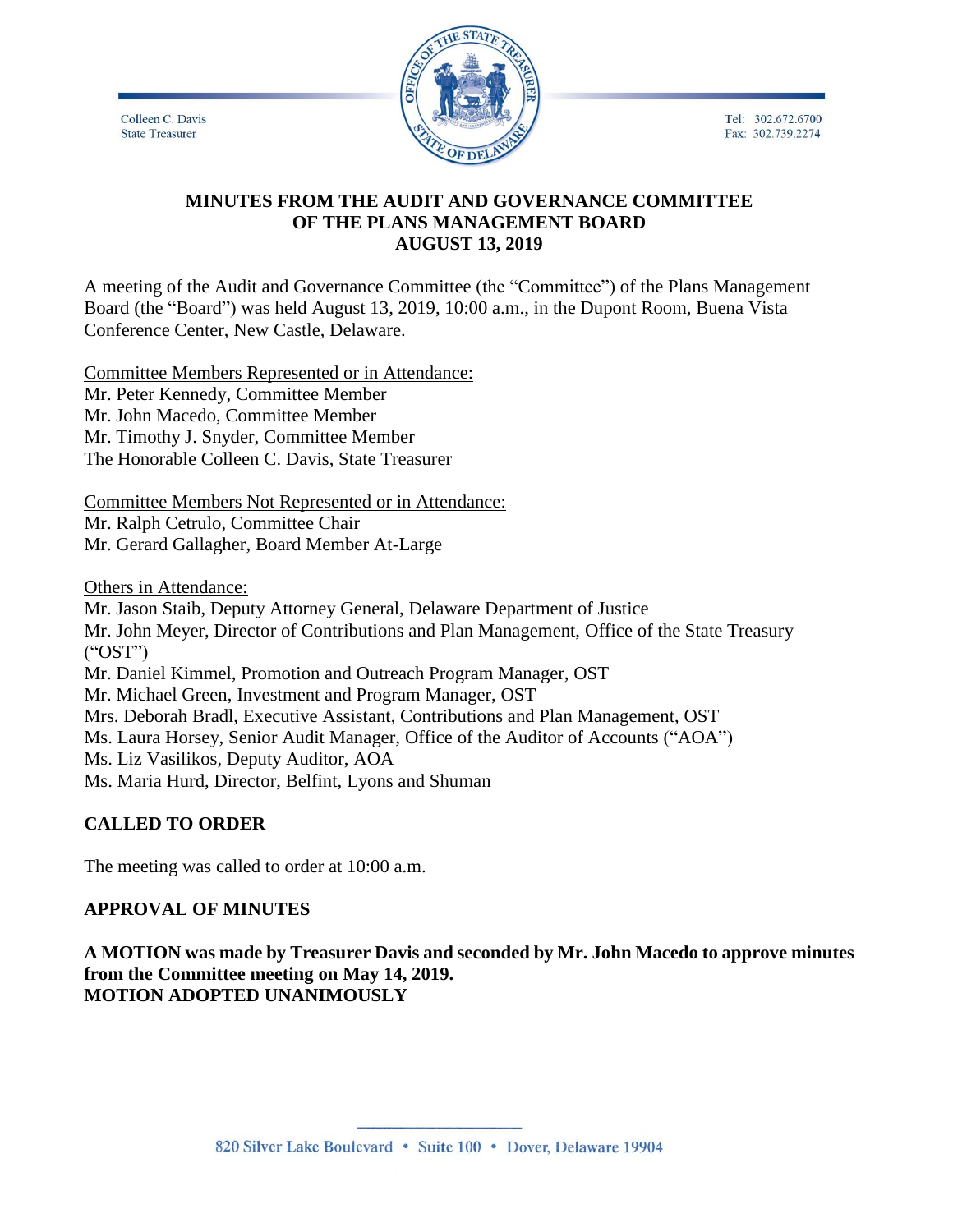# **PRESENTATIONS**

### *401(a) Audit Report (2017-2018)*

Ms. Hurd provided the Committee with the audit report for 2017 and 2018 for the 401(a) plan. Ms. Hurd stated that in plan years 2017 and 2018 there was a \$2 million dollar decrease in assets from \$22.2 million to \$20.2 million, respectively. Ms. Hurd attributed the decrease in assets to the Q4 decrease in the market. Between 2017 and 2018, the 401(a) plan saw a decline in accounts with balances from 10,102 to 9,706. Ms. Hurd noted that there was also a decline in the average account balance from \$2,198 to \$2,083. The average distribution was \$1,600 per person for both 2017 and 2018. There are 2,806 terminated accounts with balances under \$5,000, which equals 23% of the plan's assets. There are 5,079 active accounts with \$13.7 million in assets that range from \$1 to \$5,000 and cannot be cashed out. Finally, there are 3,600 accounts with \$1.8 million in assets with balances between \$100 and \$999.

Ms. Hurd stated that administrative expenses decreased tremendously between years 2016-2018. Ms. Hurd attributed the decrease to a reduction in fees due to the transition from Fidelity to Voya and a reduction in Voya's recordkeeper fees due to a failure to achieve performance criteria in 2017.

Ms. Hurd identified one audit finding regarding an uncashed check for a required minimum distribution that was returned due to a bad address. Ms. Hurd recommended that OST work with Voya to procure participant locator services. The Committee discussed the feasibility of the services from a cost-benefit standpoint.

### *457(b) Audit Report (2017-2018)*

Ms. Hurd reported that the 457(b) plan experienced a \$25 million decrease in assets from 2017 to 2018. The decrease is attributed to market trends, as well as participant distributions being more than contributions. The number of accounts with balances for 2018 increased from 2017 by 117 accounts. The average account balance of \$37,753 was \$1,840 less in 2018 than in 2017 due to the market returns. Ms. Hurd stated that the number of persons contributing to the 457(b) plan was 10,746, with an average deferral amount of \$3,402 in 2018. The number of people actively contributing went down while the average deferral into the plan increased. The average salary for those contributing increased this year by 3.5% to \$63,770. Ms. Hurd stated there was an increase in 457(b) plan distributions from 2017 to 2018, with an average distribution of \$24,151. Administrative expenses went down, which was highly market driven. The majority of plan assets are concentrated in tier one - the American Funds Target Date funds.

Ms. Hurd reviewed several payroll related recommendations from the audit and suggested that the Committee may want to consider them.

# *529 College Plan Audit Report (2017-2018)*

Ms. Hurd reported that the College Savings Plan Trust assets decreased by \$56 million dollars during the reporting period. Ms. Hurd attributed the decrease to the market downturn in fourth quarter of 2018. Ms. Hurd also noted that contributions to the plan were approximately \$90 million, while withdrawals were \$120 million (due to the large percentage of beneficiaries at or approaching college age). Ms. Hurd noted that the audit report also included the administrative fund account held at PNC Bank.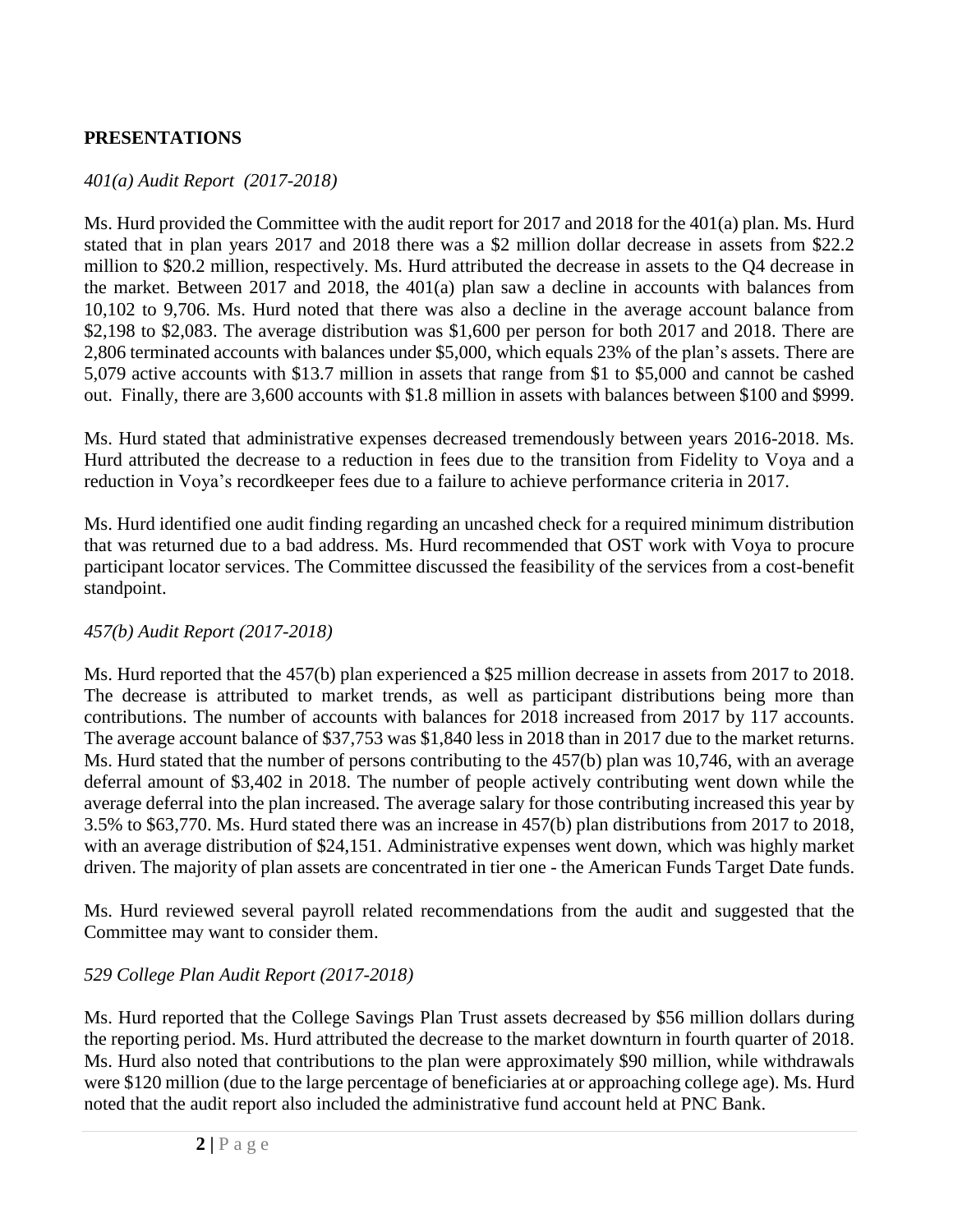Finally, Ms. Hurd noted that there were 5,000 participants who made withdrawals from their accounts this year, at an average of \$24,260 per withdrawal.

*Draft 403(b) Audit Presentation (2015-2016)*

Ms. Hurd discussed the history and structure of the 403(b) plan. Ms. Hurd discussed draft audit reports for comparative plan years 2015-2016and informed the Committee that her firm intends to present final audit reports by the end of the year for audit years 2016, 2017, and 2018.

# **DISCUSSION AND ACTION ITEMS**

### *Recommendation Regarding Plan Audit Reports*

The Committee discussed the audit reports for the 457(b), 401(a) and 529plans. The Committee requested that OST follow up on action items as recommended in the reports and report back to the Committee.

The Committee noted that AOA will publish the reports to General Assembly and other interested parties after Board approval.

#### **A MOTION was made by Treasurer Davis and seconded by Mr. Macedo to recommend that the Board accept the audit reports for the 457(b), 401(a) and 529 plans. MOTION ADOPTED UNANIMOUSLY**

### *Recommendation Regarding Reimbursement Policy*

The Committee reviewed the proposed reimbursement policy drafted by OST. l. The policy governs the reimbursement of travel-related expenses when attending meetings, out of state travel, and education conferences.

#### **A MOTION was made by Mr. Macedo and seconded by Treasurer Davis to recommend that the Board approve the Reimbursement Policy. MOTION ADOPTED UNANIMOUSLY**

# *Recommendation Regarding Indemnification Policy*

The Committee discussed the indemnification policy drafted by OST. Mr. Meyer stated the policy was vetted by the Delaware Department of Justice.

#### **A MOTION was made by Mr. Macedo and seconded by Treasurer Davis to recommend that the Board approve the Indemnification Policy. MOTION ADOPTED UNANIMOUSLY**

*403b Plan Amendment—Removal of Six-month Suspension of Contributions Provision*